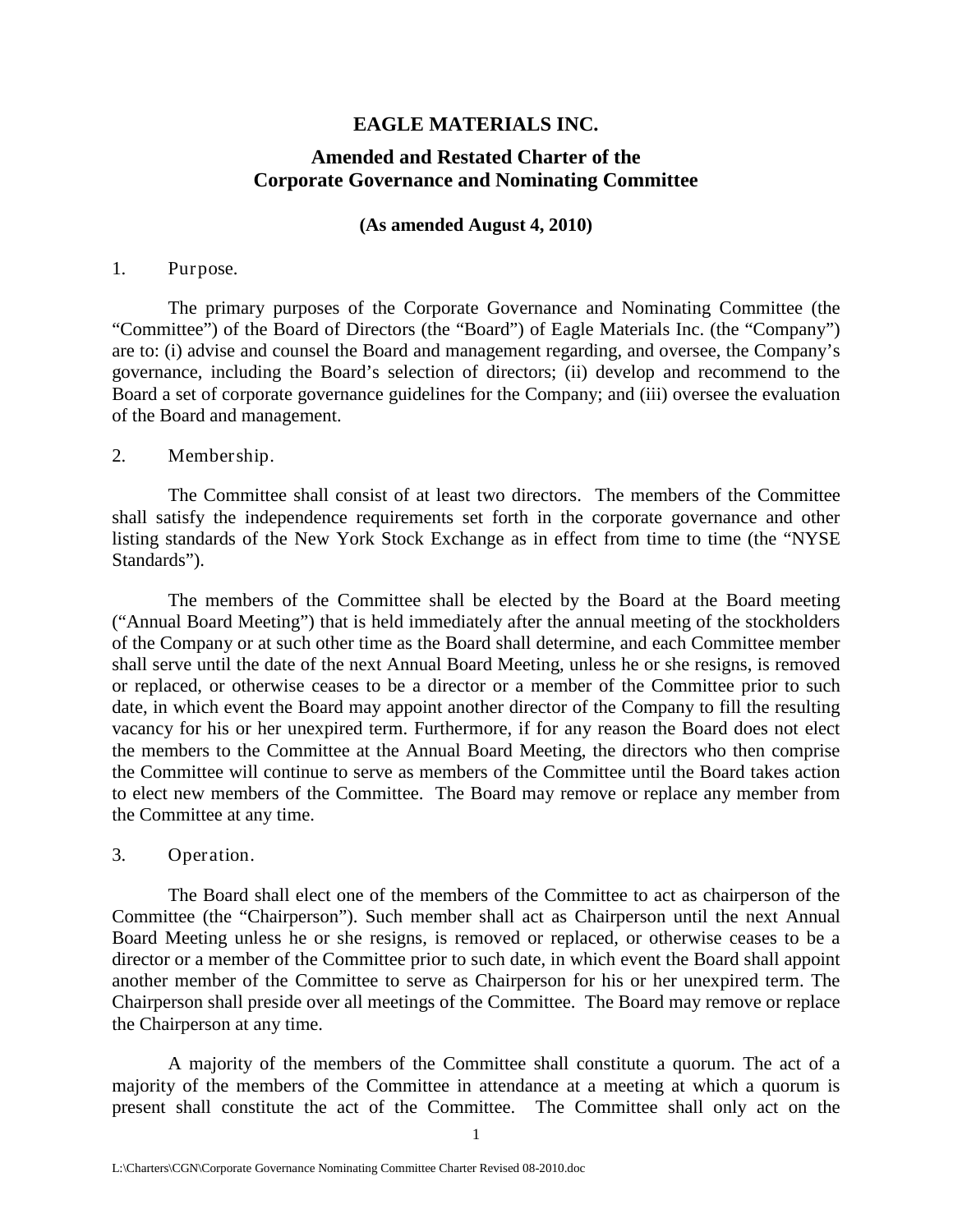affirmative vote of a majority of the members at a meeting at which a quorum (which may be in person or by telephone) is present or by unanimous consent.

The Committee shall meet as often as is appropriate but not less than two times annually.

The Committee may, at its discretion, engage search firms to be used to identify director candidates and such other independent consultants as it deems appropriate. Further, the Committee may invite to all or part or any Committee meeting such representatives of search firms and other independent consultants and members of management and other persons as the Committee shall deem necessary or appropriate. The Committee shall, when it deems it appropriate, meet with the representatives of such search firms and other independent consultants without any members of management in attendance. The Committee shall have the sole authority to engage, retain and terminate any search firm or other consultant to be used to assist it in the performance of its duties hereunder, and shall have the authority to approve such consultant's fees and other retention terms. The Committee shall also have sole authority to retain and terminate any internal or external legal, accounting or other advisors retained for advice and assistance on any matter addressed in this charter at the expense of the Company.

The Committee may delegate its duties and responsibilities to a subcommittee or subcommittees consisting of one or more members of the Committee. Any delegation may be made only to the extent permitted by NYSE rules, SEC rules and applicable law.

4. Duties and Responsibilities.

To fulfill its purposes as described above, the Committee shall:

- a. Governance
	- (i) Develop, periodically review and recommend to the Board a set of corporate governance guidelines for the Company.
	- (ii) Periodically review corporate governance matters generally and recommend action to the Board where appropriate.
	- (iii) Monitor the quality and sufficiency of information furnished by management to the directors in connection with Board and committee meetings and other activities of the directors.
	- (iv) Review and approve, prior to acceptance, the election of the Chief Executive Officer, Chief Operating Officer or Chief Financial Officer to any other public company board.
- b. Nominating
	- (i) Actively seek, identify, recruit, screen, and interview individuals qualified to become members of the Board for recommendation to the Board, consistent with criteria approved by the Board. In evaluating the suitability of individual nominees, nominees for director will be selected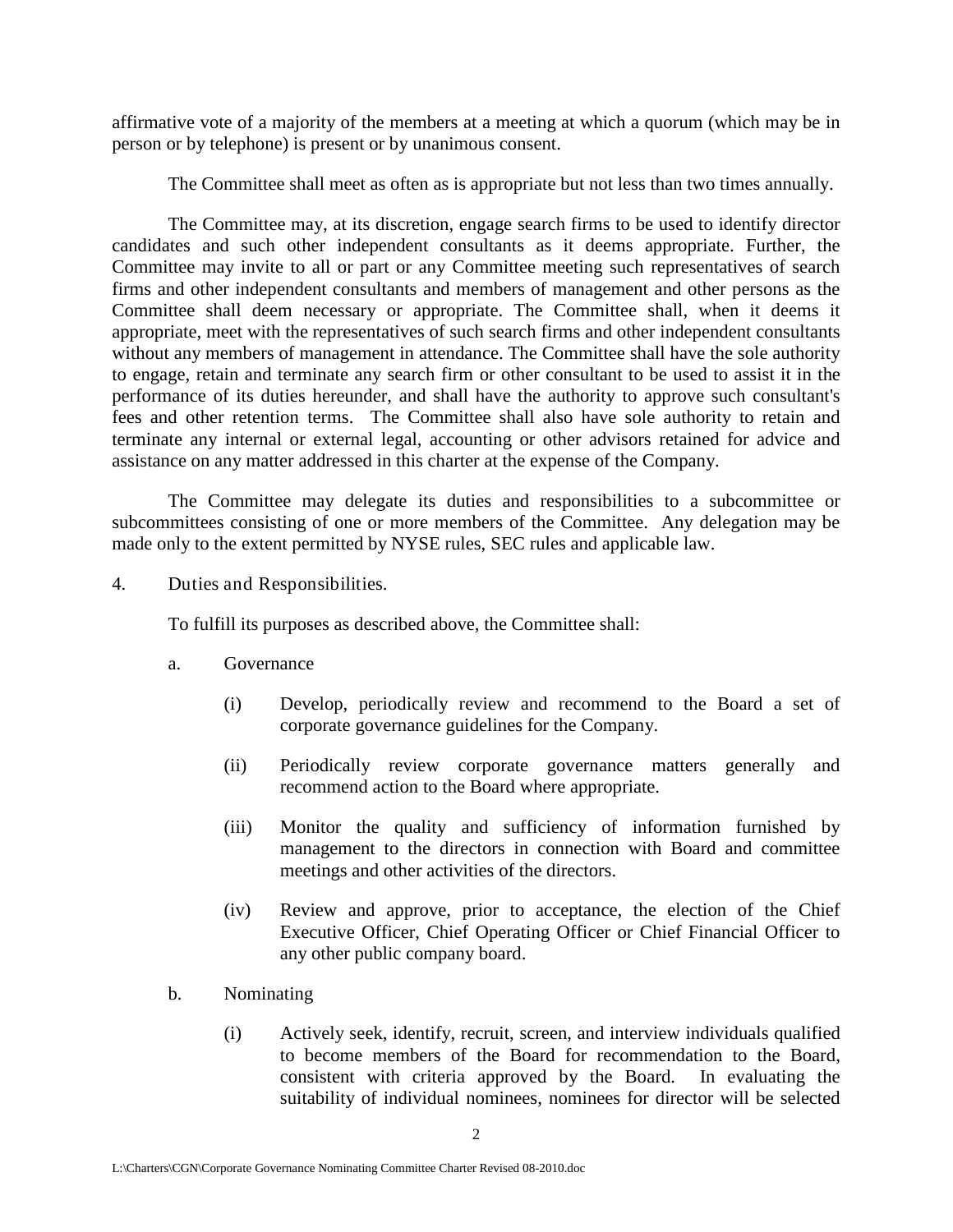on the basis of their integrity, experience, achievements, judgment, intelligence, personal character, ability to make independent analytical inquiries, willingness to devote adequate time to Board duties, and likelihood that s/he will be able to serve on the Board for a sustained period. In connection with the selection of nominees for director, the Committee will give due consideration to diversity in perspectives, backgrounds, business experiences, professional expertise, gender and ethnic background among the Board members.

- (ii) Review candidates for election as directors who have been properly proposed by stockholders in accordance with the Company's bylaws.
- (iii) Have the authority, at the expense of the Company, to retain and terminate any search firm to be used to identify director candidates, and approve the search firm's fees and other retention terms.
- (iv) Evaluate the qualifications, performance and willingness to continue service on the Board of incumbent directors and determine whether to recommend them for re-election to the Board.
- (v) Establish and periodically reevaluate criteria for Board membership and selection of new directors; and determine as necessary the portfolio of skills, experience, perspective and background required for the effective functioning of the Board.
- (vi) Recommend to the Board the director nominees for each annual stockholders meeting.
- (vii) Recommend to the Board director nominees for each of the Committees of the Board, including the chairperson of each Committee.
- (viii) Determine, acting through the Chairman of the Committee, the effect of a director's change in circumstances (including a material change in a director's principal business, occupation or position), consider the appropriateness of continued Board membership, and, if appropriate, recommend to the Board whether to request the resignation of such director.
- (ix) Recommend to the Board removal of a director, if appropriate.
- c. Other
	- (i) Make regular reports to the Board as to its work.
	- (ii) Review and assess the adequacy of this charter annually and recommend any proposed changes to the Board for approval.